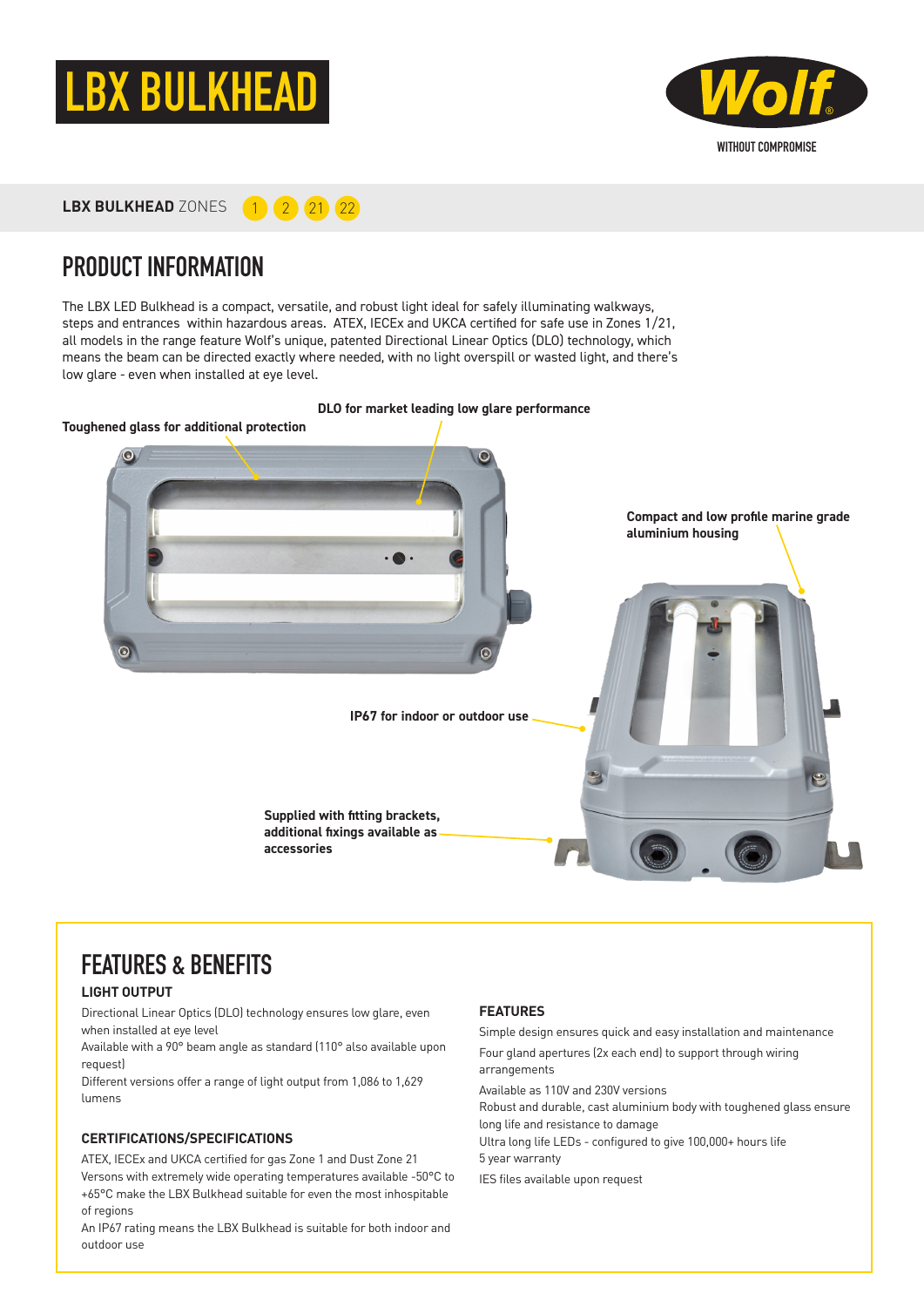# PRODUCT DIMENSIONS

# LBX BULKHEAD





### LIGHT OUTPUT DIAGRAM